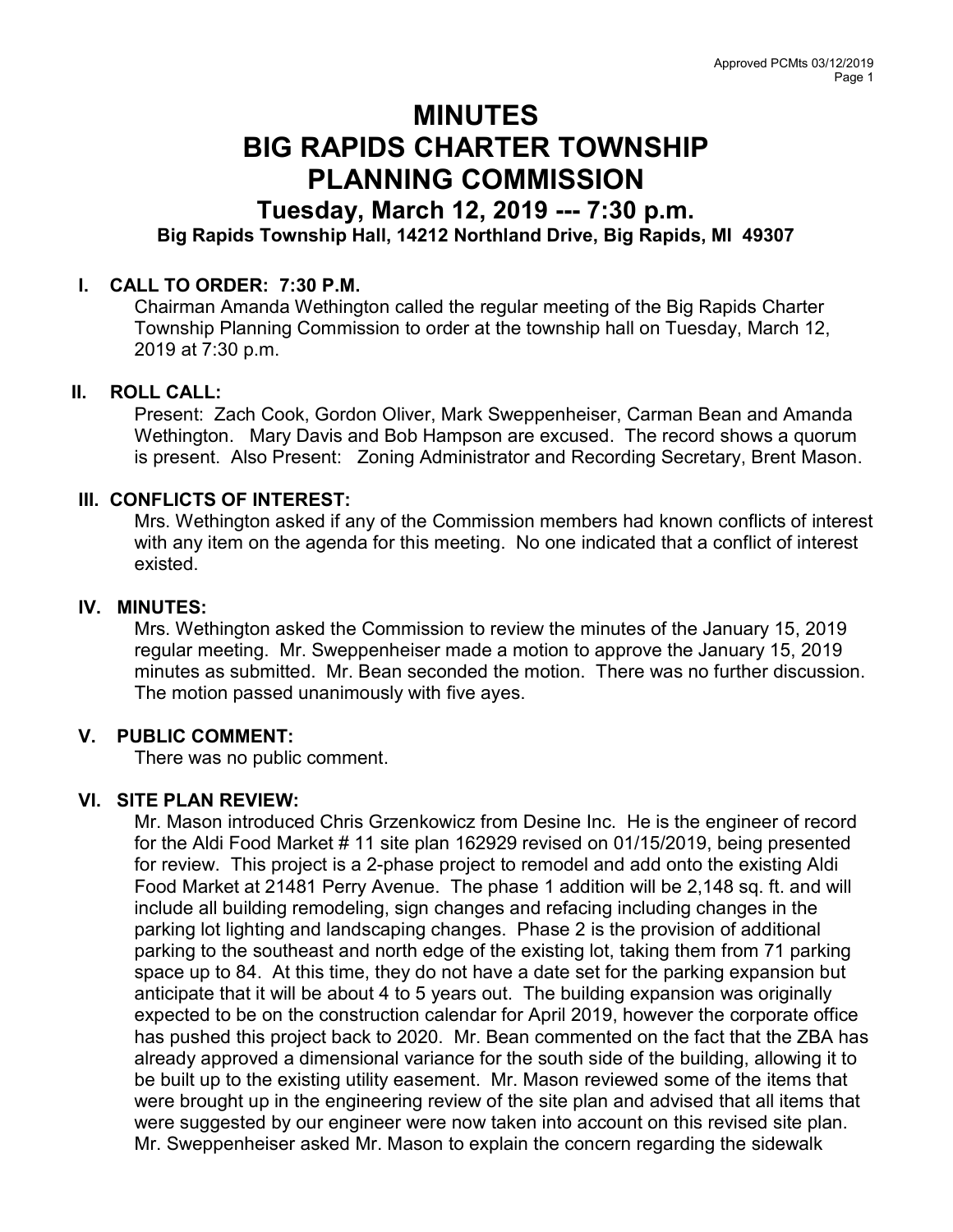connection across the driveway. There is a ground mounted transformer in close proximity to the proposed sidewalk extension and they must meet ADA requirements for any sidewalk, therefore they aren't sure they can place the sidewalk in the suggested location, but they do have a back-up plan to have the pedestrian walkway marked across the parking lot. Mrs. Wethington asked if there were any more questions. Hearing none she asked for a motion. A motion to approve Site Plan for the Aldi addition (Plan162929 dated 10/15/2019), Zoning Permit PZ18-0041 covering Phase 1 and 2, with the provision that construction must begin by June 30, 2020 was made by Mr. Bean, seconded by Mr. Sweppenheiser. No further discussion took place. The motion was approved unanimously with five ayes.

#### VII. PUBLIC HEARING FOR SUP 19-001:

Mrs. Wethington called the Public Hearing for SUP19-001 regarding the Child Daycare operation at Resurrection Life Church to order at 7:40 p.m. Mr. Mason provided the Commission members with background information; Christine Huntey was approached to operate a child daycare center at the Resurrection Life Church at 14734 - 215<sup>th</sup> Avenue and has met all the necessary prerequisites to obtain licensing from the State of Michigan. She has been in operation for over a month, and was under the impression that all permitting was in place through the church, therefore she didn't realize that a Special Use Permit from the Township was needed for this use. The State of Michigan used to require an approval form from the local zoning jurisdiction, but apparently that was not requested in this situation. Mr. Mason advised that while child care centers cannot be denied, the local jurisdiction does have the authority to regulate certain items such as hours of operation, fencing requirements and other safety issues. Mr. Mason advised that Big Rapids Township doesn't issue a local license for child care centers. Mr. Bean asked if the fenced area was already in place, and Ms. Huntey replied that it is not. They are waiting for the weather to allow the fencing to be installed. Mr. Mason advised that the new section of the building is completed and an occupancy permit has been issued for the area being used by the day care center. Ms. Huntey stated that they are using 5 rooms. Mr. Sweppenheiser asked how many children they currently provided care for, and Ms. Huntey replied that the license is for 77 kids and currently about 40 are school aged. Mr. Mason asked what type of fence they plan to use. Ms. Huntey replied that it will be a chain-link fence. There were no other comments for the Public Hearing, so Mrs. Wethington closed the hearing at 7:44p.m.

Mrs. Wethington began the commission deliberation by reviewing the SUP questions:

#### SECTION 153.130 - USES BY SPECIAL PERMIT

(A) Uses requiring special permits are those uses of land which are not essentially incompatible with the uses permitted in a zoning district, but possess characteristics or locational qualities which require individual review and restriction in order to avoid incompatibility with the character of the surrounding area, public services and facilities, and adjacent uses of land. Proposed uses will be evaluated according to their compatibility with the nature, extent and density of the surrounding area.

 (B) Special permit uses may be permitted only in those zoning districts where they are designated by this chapter, and only when specifically approved by the Big Rapids Township Planning Commission in accordance with the provisions of this chapter.

 (C) Prior to approval of a special use permit, the Planning Commission shall insure that the standards specified in this section, as well as standards established elsewhere in this chapter shall be satisfied. All uses by special permit shall comply with each of the following standards and requirements as listed in this division (C).

(a) The nature, location, and size of the special use shall not change the essential character of the surroundings area, nor disrupt the orderly and proper development of the district as a whole. The use shall not be in conflict with, or discourage the adjacent or neighboring lands or buildings.

Everyone agreed that it meets this requirement.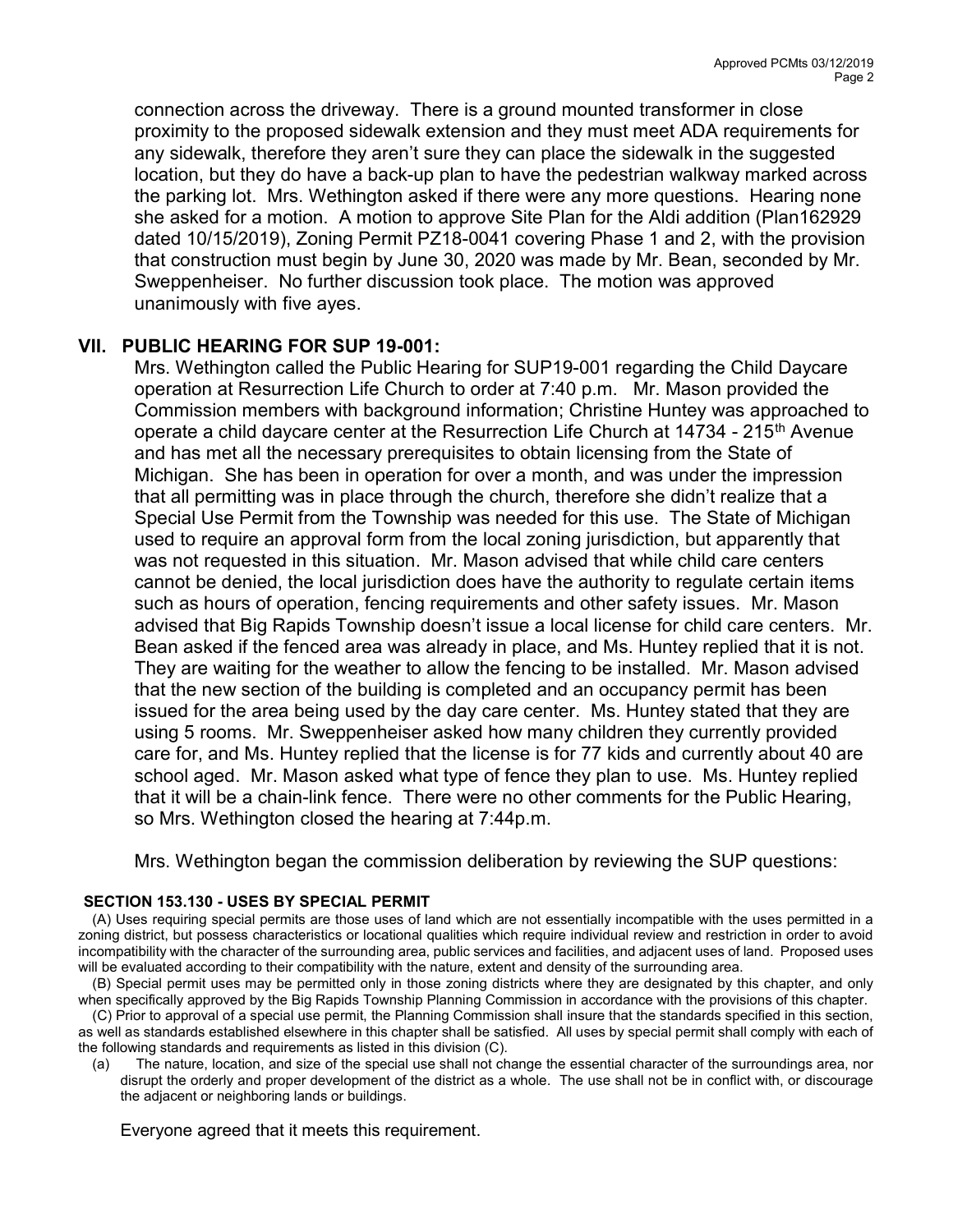(b) The special use shall not diminish the value of the land, buildings or structures in the neighborhood.

No one thought that this was a concern.

(c) The special use shall not increase traffic hazards or cause congestion on the public highways or streets of the area. Adequate access to the parcel shall be furnished.

Mr. Mason advised that the roadway in front of this property is 4 lanes wide, so traffic congestion will not be an issue. Everyone agreed this is not a concern.

(d) The water supply and sewage disposal system shall be adequate for the proposed special use by conforming to State and County Health Department requirements, and the special use shall not over-burden any existing services or facilities.

This property is served by public utilities (City water and Township Sewer). Not a concern.

(e) Uses by special permit shall not be significantly more objectionable to nearby properties by reason of traffic, noise, vibrations, dust, fumes, odor, smoke, glare, lights, or disposal of waste than the operation of any principal permitted use, nor shall the special use increase hazards from fire or other dangers to either the property or adjacent property.

Everyone agreed that this is not a concern.

(f) The Planning Commission may require that the premises be permanently screened from adjoining or contiguous properties by a wall, fence, plant screen and/or other approved enclosure when deemed necessary to buffer the surrounding uses from objectionable noise, light, etc., created by the special use.

No screening will be required.

 7. The special use shall be consistent with the intent and purpose of this Ordinance and with the intent of the Land Use Plan for Big Rapids Township. The special use shall be compatible with the natural environment and shall not be inimical to the public health, safety and general welfare.

No one thought this was an issue.

Mr. Bean began by requesting the approval of SUP 19-001 be linked to the construction of the fence, and asked Ms. Huntey when she thought that might be completed. She stated that it would occur as soon as the weather allows.

Mr. Bean made a motion to approve SUP 19-001 with the provision that the fence be completed by July 1, 2019. Mr. Oliver supported the motion. The motion was approved unanimously with five ayes.

#### IX. OTHER BUSINESS:

Mr. Mason updated the members about upcoming training opportunities in the City of Big Rapids and from MTA at the Shack. RSVP deadline for the City training is March 22. The MTA training at the Shack is scheduled for June 23 so there is a little more time to register yet.

Mr. Mason mentioned that an item he would like the Planning Commission to review is regulation of wind generation and photo-voltaic solar panel electric power generation. He recently received information from our electrical inspector and believes that we should be prepared for the inevitable use of these panels. He will be researching the information and prepare a presentation for the Commission in the near future.

Mr. Sweppenheiser asked about our mining ordinance and whether we determine if the mineral rights are retained by the property owners or another entity, and how would we